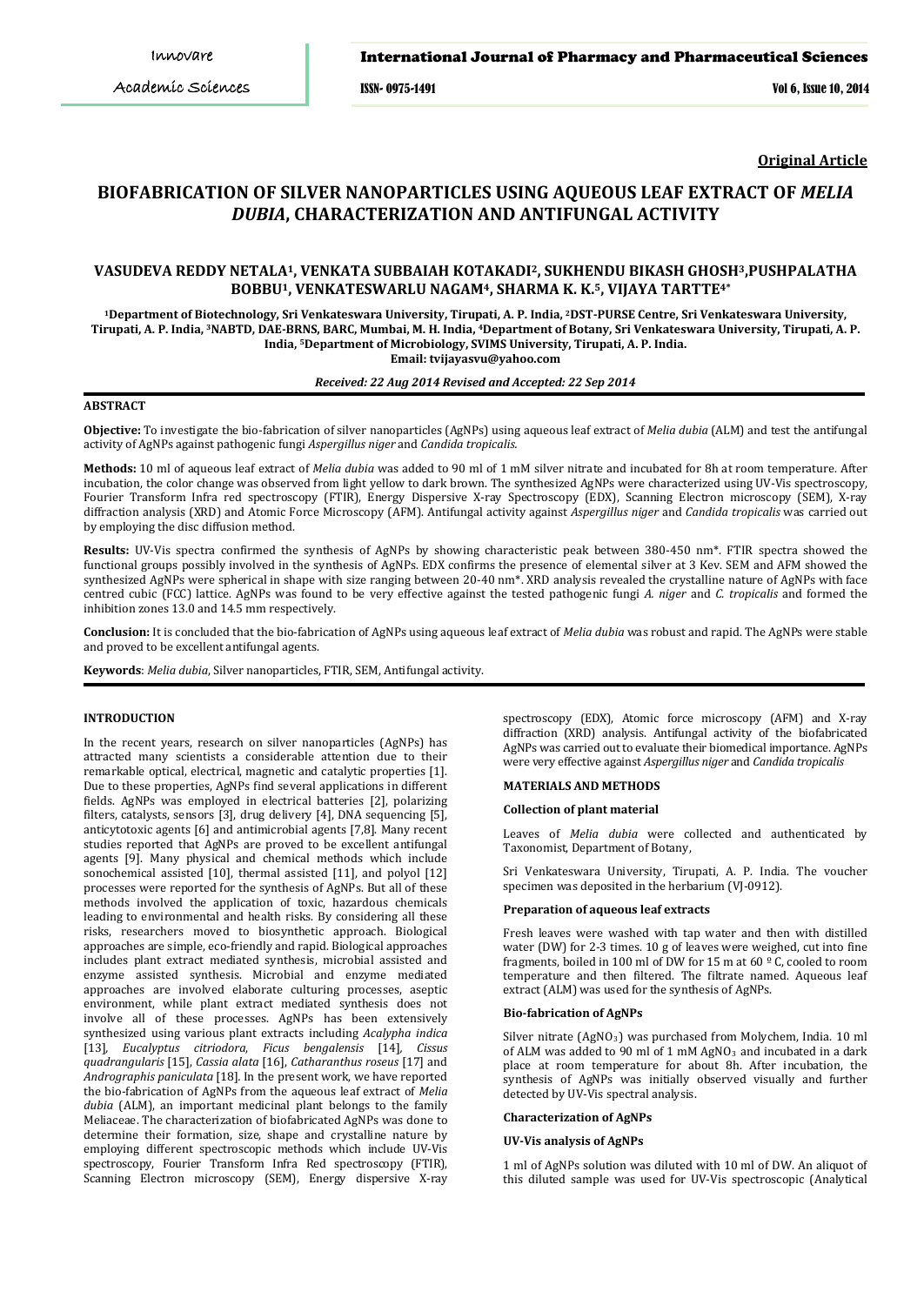technologies Ltd, India) analysis. UV-Vis spectrum was recorded between 300-700 nm\* with a resolution of 1 nm\*.

## **FTIR analysis of AgNPs**

100 ml of AgNPs solution was taken in a rotator evaporator, evaporated, concentrated and dried to get fine powder of AgNPs. This fine powder was used for FTIR analysis. FTIR analysis was carried out using FTIR spectrometer (ALPHA interferometer; Make: Bruker, Germany) between 500-4000 cm-1 range at 2 cm- 1 resolution.

## **SEM and EDX analysis of AgNPs**

To confirm the morphology and size of the bio-fabricated AgNPs, SEM analysis was performed. An aliquot of the suspension of AgNPs was taken on a clean glass slide and evaporated to dryness. SEM analysis was done at 15 kV with magnification X 2.5 k, followed by EDX spectroscopy to confirm elemental silver (SEM Hitachi- S520).

## **AFM analysis of AgNPs**

The AgNPs were tested for surface morphology by using AFM (Solver NEXT). Surface topographical image was obtained in tapping mode at a high resonance frequency by oscillating the cantilever using piezoelectric materials. Characterization was done by observing the patterns of surface topography and data analysis was done using Nova PX software.

#### **XRD characterization of AgNPs**

The AgNPs powder was used for XRD characterization to know the crystalline nature of synthesized AgNPs. X-ray diffractometer (Rigaku, Tokyo) was operated at a voltage of 40 kV and a current of 50 mA with Cu Kα as a radiation source with step size of 2θ.

## **Antifungal activity of AgNPs**

Antifungal activity of the AgNPs was evaluated for their biomedical importance. Antifungal activity of the AgNPs was checked against fungal species *Aspergillus niger* and *Candida tropicalis.* Disc diffusion method was employed for antifungal activity [19]. 15 ml of autoclaved PDA medium was taken into each plate and allowed to solidify. After solidification, 200 µl of fungal inoculum were swabbed with cotton. Each PDA plate comprises of 3 discs. One disc impregnated with ALM. Second with antibiotic Voriconazole, third one impregnated with 25 µl of AgNPs solution. PDA plates were incubated for 260 C for 24 h and tested for inhibition zone.

### **RESULTS AND DISCUSSION**

In the present investigation, bio-fabrication of AgNPs from the ALM was carried out. The bio-fabricated AgNPs were well characterized and then evaluated for their biomedical importance as antifungal agents. The bio-fabrication of AgNPs initially detected by the color change of the solution from light yellow to dark brown. This color change was due to Surface Plasmon Resonance (SPR) vibrations within the AgNPs [17,18].



**Fig. 1: UV-Vis spectra of AgNPs showing specific SPR peak. (Inset shows the dark brown colored solution of AgNPs).**

## **UV-Vis spectra confirmation of AgNPs**

To further strengthen the evidence that the biofabrication of AgNPs was carried out using ALM, UV–Vis spectral analysis was carried in the range of 300– 800 nm to see the appearance of specific SPR peak of AgNPs. The spectrum showed SPR peak between 380-450 nm and confirmed the synthesis of AgNPs from ALM (Fig 1)

#### **FTIR Analysis**

FTIR analysis of the AgNPs synthesized showed intensive peaks at 1025 cm-1, 1265 cm-1, 1610 cm-1 and 2273 cm-1. The peak at 1025 cm-1 corresponding to C-N stretching vibrations of aliphatic amines. Peak at 1265 cm-1 corresponding to O-H group of the phenols. Peak at 1610 cm-1 could be assigned to amide I band. The peak at 2273 cm-1 corresponding to methylene stretch of the proteins. FTIR results indicated that phenols play an important role in the biosynthesis of AgNPs, while proteins involved both in synthesis and stabilization of AgNPs.

## **SEM and EDX characterization of AgNPs**

The SEM characterization determined that AgNPs were 20-40 nm in size with the roughly spherical shape. SEM micrograph (Fig 2) showed that AgNPs were partially aggregated. EDX showed the characteristic peak of elemental silver by sharp signals 3 Kev and thus confirmed the presence of elemental silver. The absorption peak in the range of 3 to 4 KeV is characteristic for the elemental silver [8].



**Fig. 2: Representative SEM micrograph of synthesized AgNPs from ALM.**



**Fig. 3: AFM micrograph showing the topography of the AgNPs synthesized from ALM. (Arrows indicates roughly spherical shaped AgNPs with 20-40 nm\* in size)**

#### **AFM analysis of AgNPs**

The surface topology micrograph of AgNPs was shown in Fig 3. The nicrograph shows AgNPs were uneven distributed, aggregated with roughly spherical shape and the size ranged between 20-40 nm\*.

## **XRD characterization of AgNPs**

XRD characterization of AgNPs revealed the crystalline nature. The XRD pattern showed the two different diffraction peaks at 38.30 and